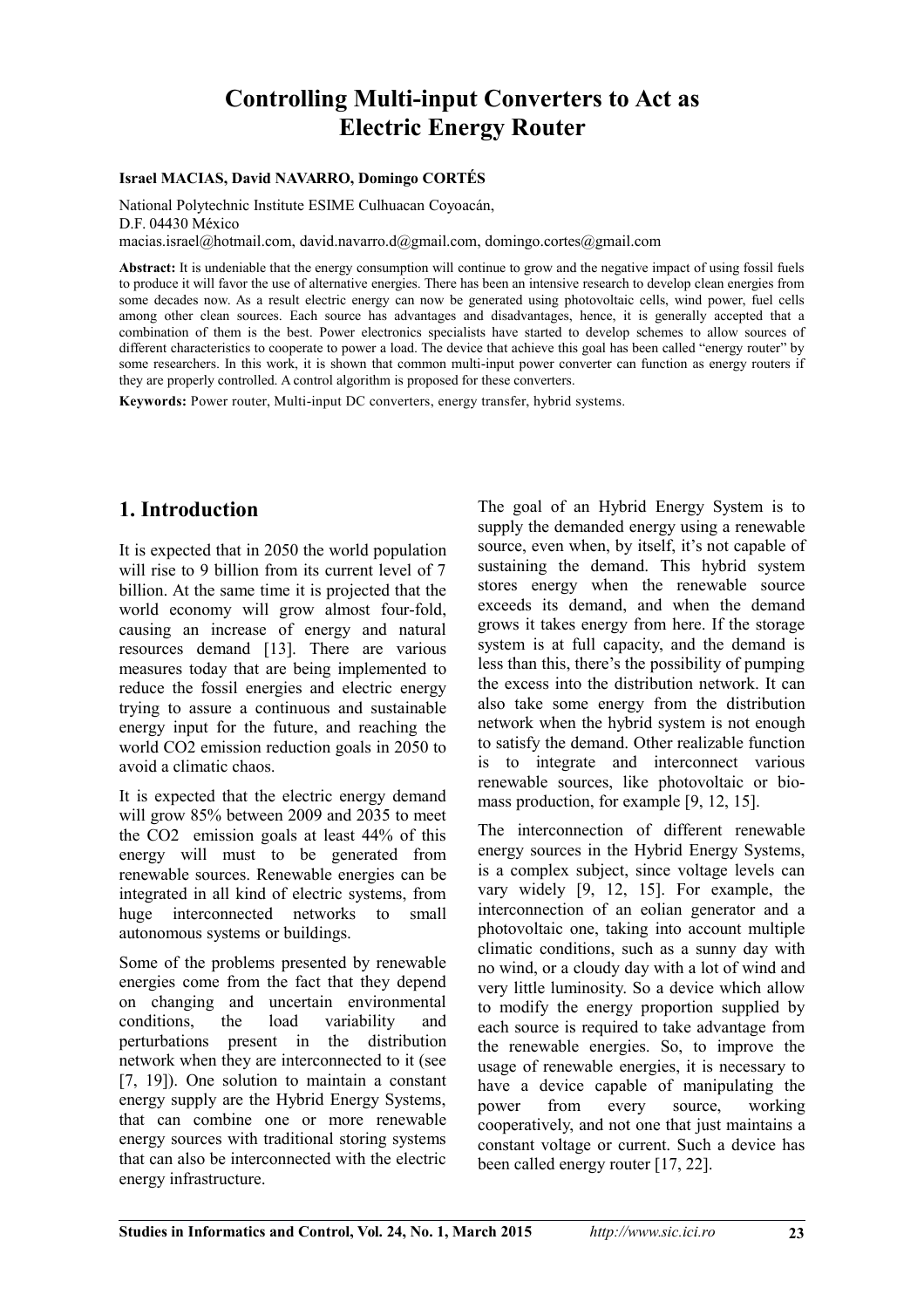The first ideas to develop energy routers came from the so called Duindam-Stramingioli energy router. This is a mechanical device that allows several mechanical power sources to cooperate to move a body. Based on these ideas a topology of power converter to transfer energy between several devices has been proposed recently. However, till now there are not practical examples of electronic energy routers that allow several sources to feed a load cooperatively.

Ideally, an energy router should have the capacity to decide the energy percentage from every source in relation to the energy produced, cost and demand. In [17] Sánchez et al present a subsystem called Dynamic Energy Router that dynamically controls the energy flux from every source with a parameter. They show the concept using a circuit with 2 super capacitors and prove that the energy transfer exists from one super capacitor to another with a parameter they denominate α.

Although this device transfers the energy from one point to another, it just allows the connection of two elements and the transfer of energy between them. In practice is common to find systems that require the connection of generating and consuming elements with very different dynamics. A topology that can be used as an energy router and allows to interconnect at least two different power sources is difficult to find. The topologies proposed by [17] allows to perform the energy routing, but can not connect two sources to feed a load. An improvement to this topology is presented in [22], proving that is possible to maintain the routing capability interconnecting a battery and two supercapacitors by two different topologies. The experimental results presented demonstrate the routing capability, but to implement these topologies for fuel cell applications an extensive research should be developed.

In recent years derived from DC-DC converters, multi-input converters have been developed, allowing to feed a load by at least two different voltage DC sources [1, 4, 5, 18]. Also to feed an AC load with different sources the matrix converters have been developed [3]. Multi-input converters have been used in different applications such as hybrid vehicles. For example in [25, 26] multi-input converters allow to interconnect different sources to achieve a desired voltage in a DC bus. On hybrid vehicles applications, a fuel cell, a battery and super-capacitors are connected to

supply the required energy to the vehicle. Although the sources supply the needed energy to the vehicle, there is no policy to achieve an efficient energy usage.

Other examples to interconnect renewable energies by multi-input converters are presented in [21, 23, 27], in these schemes the main goal is also to regulate a DC bus. Even when these solutions allow the interconnection of two sources working cooperatively the energy is not used efficiently. Most cases it is stored in batteries or sent to the electrical network. From the previous references it can be observed that control of multi-input converters has focused in regulating the load voltage [4, 5, 16], regardless of the optimal way of using the energy.

In this paper using the equilibrium analysis it is shown that the multi-input buck and multiinput boost converters are able to function as energy routers if they are properly controlled. Furthermore a control algorithm for each both multi-input converters are proposed.

In Section 2 our view of the requirements for a circuit to be called an energy router is precised. Based on this understanding, in Section 3 a way to enable the multi-input buck converter to function as an energy router is presented. In Subsection 3.1 its model is obtained. Using an equilibrium analysis, in Subsection 3.2 it is shown that this converter could be made to work as an energy router. Then in Subsection 3.3 a control to actually make this converter to function as an energy router is presented. Simulations results of the control algorithm proposed is presented in 3.4. In Section 4 it is shown that the multi-input boost converter can also be enable to function as an energy router. Finally in Section 5 some conclusions are made.

## **2. The Energy Router Control Problem**

An energy router is a multiport device that allow the interconnection of different power sources and enable them to cooperate to feed a load. The term is inspired in what is called a router in computer networks.

Figure 1 shows a general scheme of the use of an energy router for the interconnection of several power sources to a load. There is a block called policy energy subsystem that provides information about how much energy is convenient to be taken from each source.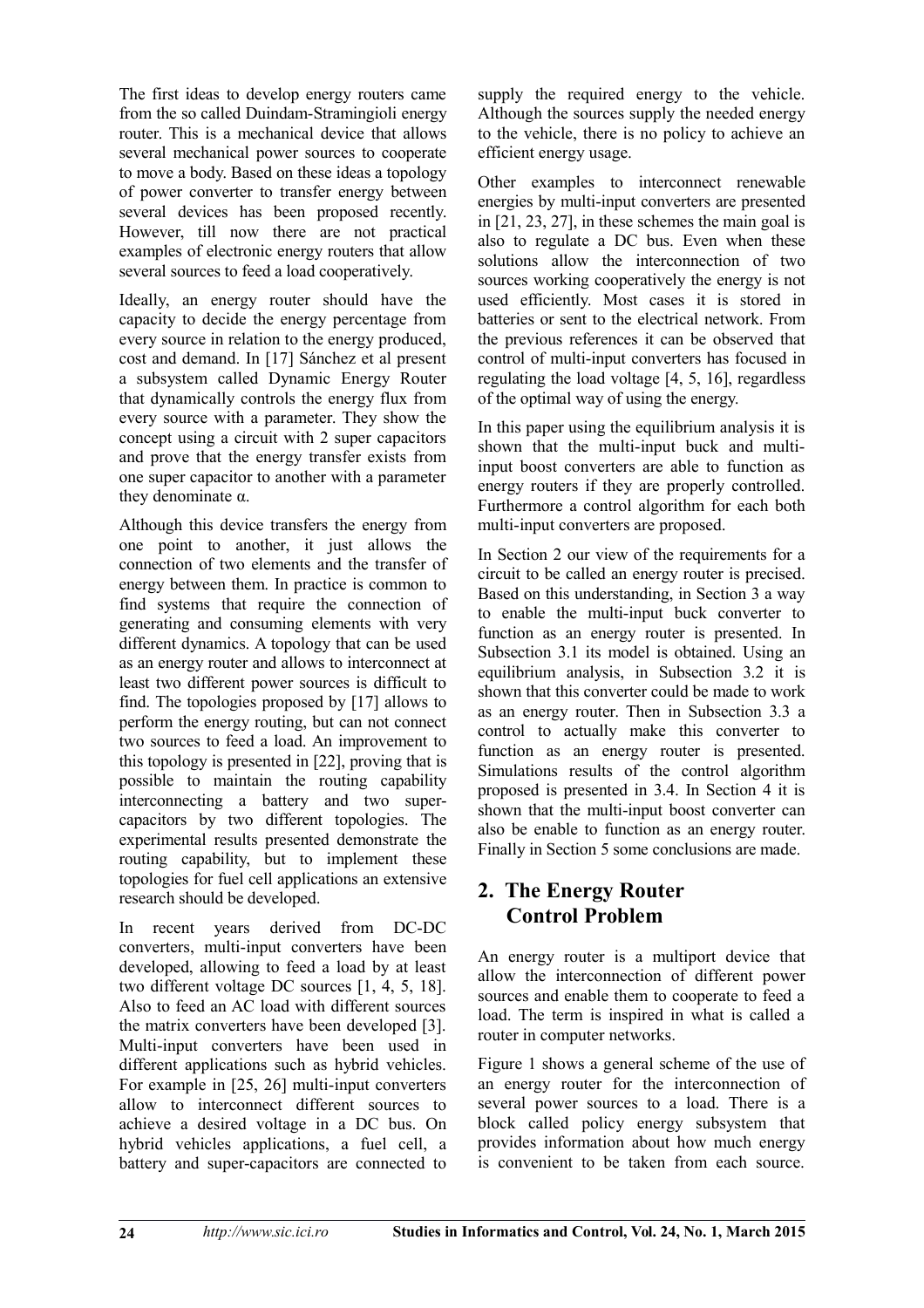Such information depends on the total power being required by the load, environment conditions, the energy stored in energy storage devices, past records of use, energy production cost for each source, etc., . To build such block it is necessary to overcome some technological issues that are not addressed in this document. Instead it is assumed that the output of this subsystem is a vector  $\alpha = [\alpha_1, \alpha_2, \dots, \alpha_n]$ . Where  $\alpha_i$  value indicates the proportion of the total instantaneous power consumption that the  $i_{th}$  power source should provide. The energy router objective is to take the energy specified by *α* from each source to provide a regulated voltage to the load.



**Figure 1.** Cooperation of renewable source to feed a load

Let us call  $P_R$  the total instantaneous power required by the load,  $P_i$  the power taken form the  $i_{th}$  power source,  $V_{ref}$  the reference voltage and  $V_0$  the actual output voltage. Hence the goals of an energy router are

1. Make the energy provided by each source equal to that specified by the energy policy subsystem. That is

$$
P_i = \alpha_i P_R \tag{1}
$$

where

$$
\alpha_i \in [0,1]; \sum \alpha_i = 1 \tag{2}
$$

2. Provide a regulated reference voltage to the load

$$
V_0 \to V_{ref} \tag{3}
$$

Note that, since the energy router is pretended to be used with renewable energy sources, input power source to an energy router can be of different dynamical characteristics (output voltage, output impedance, response time etc.).

Hence the energy router should be robust to load and input voltages variations.

In the following Sections it is shown that both the multi-input buck converter and the multiinput boost converter are able to function as an energy router if they are properly controlled.

## **3. Enabling the Multi-Input Buck Inverter to Act as an Energy Router**

### **3.1 Model of the multi-input buck converter**

In this section a multi-input buck converter is considered. To keep the notation simple only two sources are considered, however, is not difficult to extend the analysis to more sources. Figure 2 shows a simplified diagram of a multiinput buck converter for two sources. As it is shown in the Figure 2,  $V_1$  and  $V_2$  are the voltage of each power supply,  $L_1$  and  $L_2$  are the inductances, *C* is the capacitance and *R* is the load. The system state is composed of inductor currents  $x_1$ ,  $x_2$  and the output voltage *x*<sup>3</sup>  $x_3$ . A procedure to obtain a discontinuous model for this converter is to find out system equations for every possible configuration of the switches and then to combine all of them into a single model.



#### **Figure 2.** Multi-input buck converter

Considering  $u_1=0$  and  $u_2=0$  it is obtained

$$
L_1 \dot{x}_1 = -x_3 \tag{4a}
$$

$$
L_2 \dot{x}_2 = -x_3 \tag{4b}
$$

$$
C \dot{x}_3 = x_1 + x_2 - \frac{x_3}{R}
$$
 (4c)

when  $u_1=1$  and  $u_2=1$ , the model results

$$
L_1 \dot{x}_1 = V_1 - x_3 \tag{5a}
$$

$$
L_2 \dot{x}_2 = V_2 - x_3 \tag{5b}
$$

$$
C \dot{x}_3 = x_1 + x_2 - \frac{x_3}{R}
$$
 (5c)

considering  $u_1=0$  and  $u_2=1$  it is obtained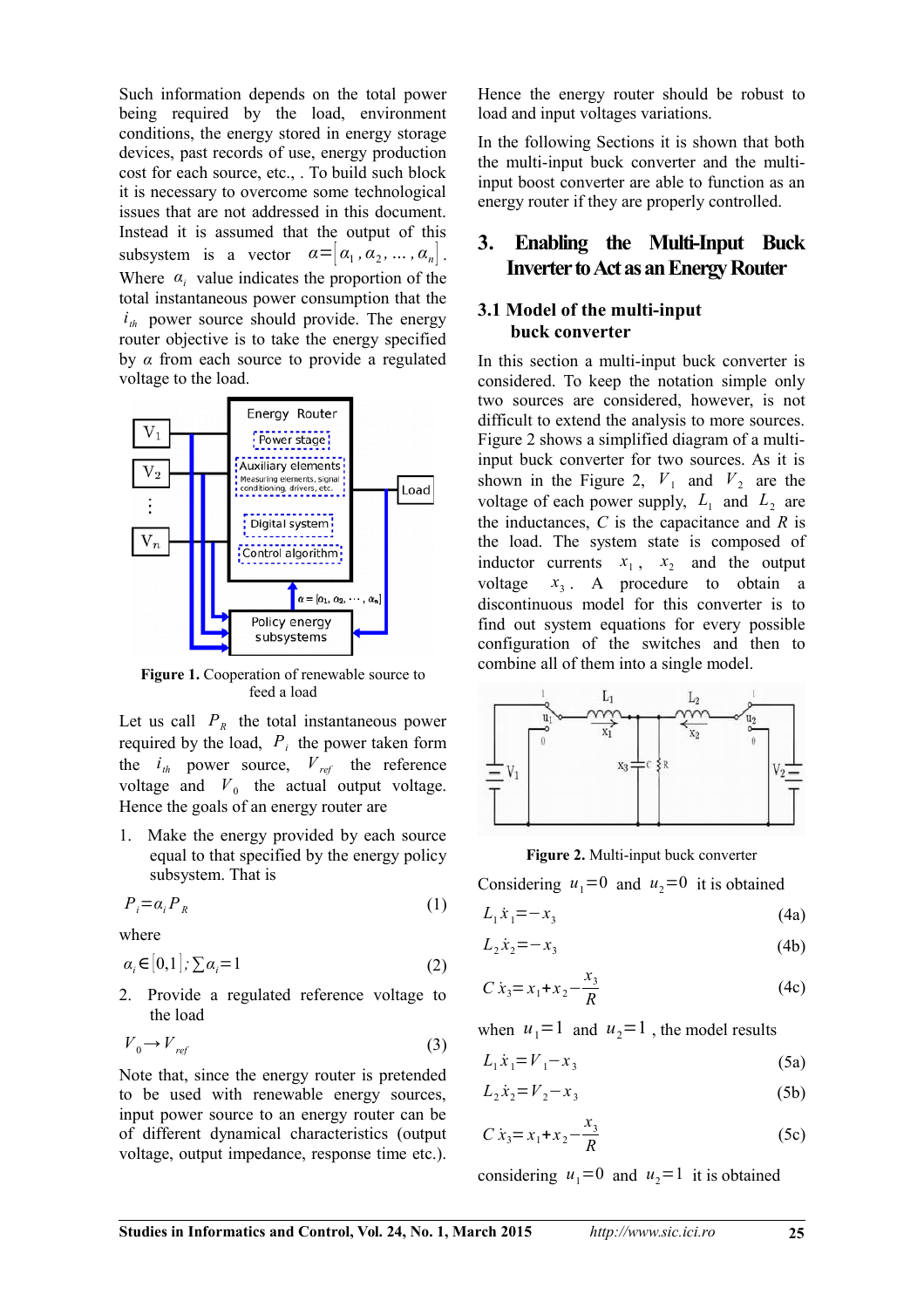$$
L_1 \dot{x}_1 = -x_3 \tag{6a}
$$

$$
L_2 \dot{x}_2 = V_2 - x_3 \tag{6b}
$$

$$
C \dot{x}_3 = x_1 + x_2 - \frac{x_3}{R}
$$
 (6c)

finally considering  $u_1=1$  and  $u_2=0$  results

$$
L_1 \dot{x}_1 = V_1 - x_3 \tag{7a}
$$

$$
L_2 \dot{x}_2 = -x_3 \tag{7b}
$$

$$
C \dot{x}_3 = x_1 + x_2 - \frac{x_3}{R}
$$
 (7c)

Combining models (4-7) into a single one, it is obtained

$$
L_1 \dot{x}_1 = u_1 V_1 - x_3 \tag{8a}
$$

$$
L_2 \dot{x}_2 = u_2 V_2 - x_3 \tag{8b}
$$

$$
C \dot{x}_3 = x_1 + x_2 - \frac{x_3}{R}
$$
 (8c)

It is important to point out that the model (8) is a discontinuous model because  $u_{1,2} \in [0,1]$ .

An average model can be derived from this one substituting the instantaneous states  $x_1$ ,  $x_2$ and  $x_3$  by its averages  $\widetilde{x}_1$ ,  $\widetilde{x}_2$ , and  $\widetilde{x}_3$  and the instantaneous switch positions  $u_1$  and  $u_2$ by its averages  $\tilde{u}_1$  and  $\tilde{u}_2$  (see [2, 20] for example). Usually power electronics specialist call  $\overline{\tilde{u}}_1$  and  $\overline{\tilde{u}}_2$  duty cycles and denotes them as  $d_1$  and  $d_2$  respectively.

### **3.2 The multi-input buck converter is able to act as an energy router**

In this subsection it is shown that a properly controlled multi-input buck converter can achieve the requirements described in Section 2 for an energy router. For the multi-input buck converter shown in Figure 2 and modeled by (8) such requirements becomes

1. The power from source  $V_1$  will provide a ratio  $\alpha_1$  of the total power consumption, while source  $V_2$  will provide a ratio  $\alpha_2$ . That is

$$
P_{V_1} = \alpha_1 P_R \tag{9a}
$$

$$
P_{V_2} = \alpha_2 P_R \tag{9b}
$$

where  $P_{V_1}$  and  $P_{V_2}$  are the average power provided by the source 1 and the source 2 respectively. The condition (2) becomes  $\alpha_{1,2} \in (0,1)$  with  $\alpha_1 + \alpha_2 = 1$ .

2. The load voltage is regulated to a desired value

$$
x_3 \to V_{ref} \tag{10}
$$

**Lema 1.** *Consider the multi-input buck converter shown in Figure 2 and modelled by (8). There exist a couple of values for*  $\widetilde{u}_1$  and  $\widetilde{u}_2$  that satisfy the requirements of an energy *router, that is, satisfy (9) and (10).*

**Proof:** From Figure 2 the power contributed by sources are

$$
P_{V_1} = (\widetilde{u}_1 V_1) \widetilde{x}_1 \tag{11a}
$$

$$
P_{V_2} = (\widetilde{u}_2 V_2) \widetilde{x}_2 \tag{11b}
$$

and the total power delivered to the load is given by

$$
P_R = \frac{\widetilde{u}_3^2}{R} \tag{12}
$$

Suppose that the initial conditions of (8) are such that

$$
x_1(0) = \alpha_1 \frac{V_{ref}}{R}
$$
 (13a)

$$
x_2(0) = \alpha_2 \frac{V_{ref}}{R}
$$
 (13b)

$$
x_3(0) = V_{ref} \tag{13a}
$$

If average of  $u_1$  and  $u_2$  are set to

$$
\widetilde{u}_1 = \frac{\widetilde{x}_3}{V_1} \tag{14a}
$$

$$
\widetilde{u}_2 = \frac{\widetilde{x}_3}{V_2} \tag{14b}
$$

then  $\dot{\tilde{x}}_1 = \dot{\tilde{x}}_2 = \dot{\tilde{x}}_3 = 0$ . Hence, the system is in equilibrium. Rewriting (14a) and (14b) as

$$
\widetilde{u}_1 V_1 = \widetilde{x}_3 \tag{15a}
$$

$$
\widetilde{u}_2 V_2 = \widetilde{x}_3 \tag{15b}
$$

Multiplying (15a) by  $\tilde{x}_1$  and (15b) by  $\tilde{x}_2$  it is obtained

$$
(\widetilde{u}_1 V_1)\widetilde{x}_1 = \widetilde{x}_1 \widetilde{x}_3 \tag{16a}
$$

$$
(\widetilde{u}_2 V_2) \widetilde{x}_2 = \widetilde{x}_2 \widetilde{x}_3 \tag{16b}
$$

Taking into account (11) in (16) results

$$
P_{V_1} = \tilde{x}_1 \tilde{x}_3 \tag{17a}
$$

$$
P_{V_2} = \tilde{x}_2 \tilde{x}_3 \tag{17b}
$$

Since the control and initial conditions are such that the system is in equilibrium then we can substitute  $(13)$  in  $(17)$  to get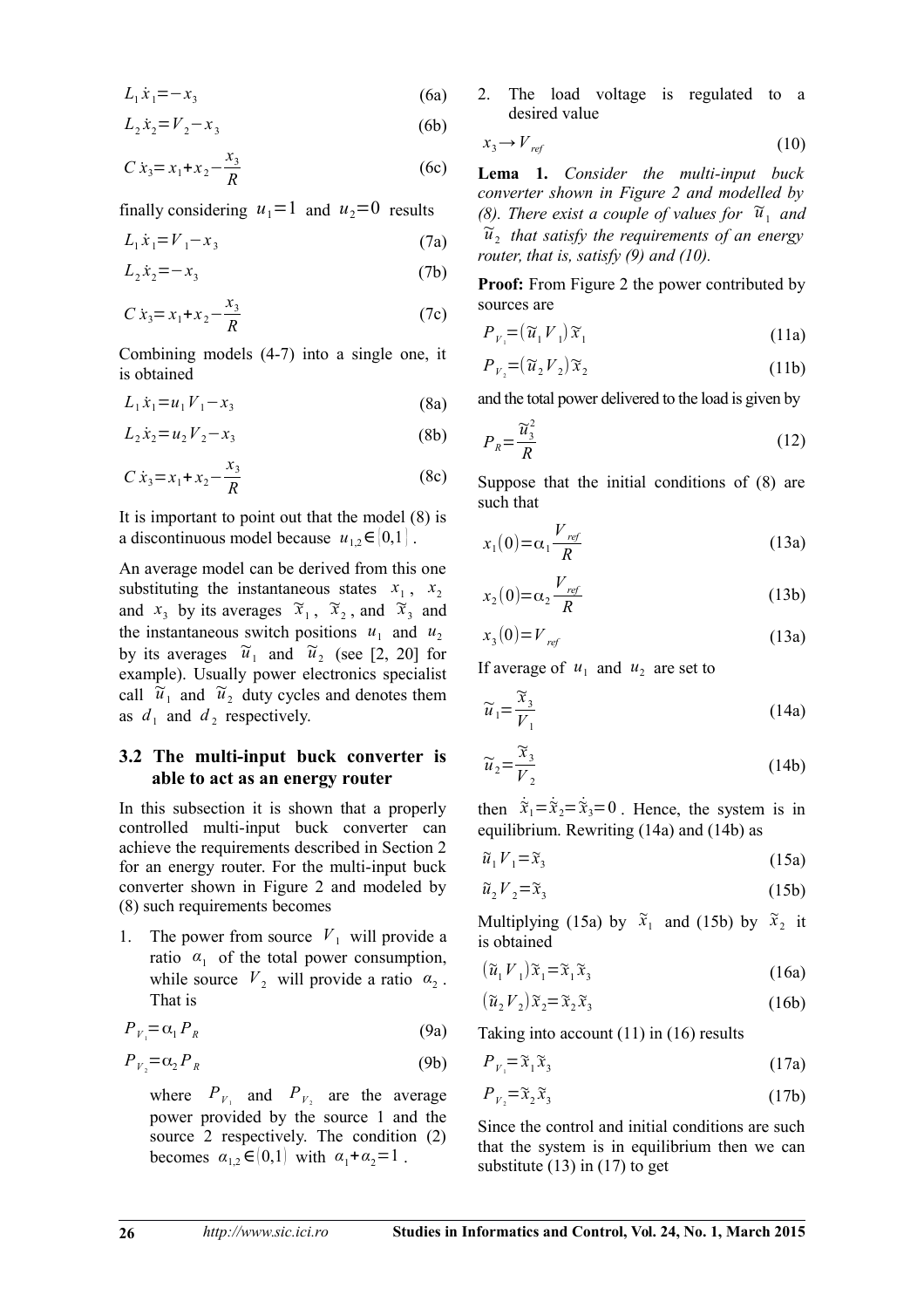$$
P_{V_1} = \alpha_1 \frac{V_{ref}^2}{R}
$$
 (18a)

$$
P_{V_2} = \alpha_2 \frac{V_{ref}^2}{R} \tag{18b}
$$

Hence, from (12) follows that given the initial conditions (13) and the control (14) the system remain in equilibrium and in this equilibrium  $P_{V_1} = \alpha_1 P_r$  and  $P_{V_2} = \alpha_2 P_r$ .

*Remark 2.* It is important to point out that from lemma 1, particularly from (13) in steady state, the equations

$$
x_{1ss} = \alpha_1 \frac{V_{ref}}{R}
$$
 (19a)

$$
x_{2ss} = \alpha_2 \frac{V_{ref}}{R}
$$
 (19b)

$$
x_{3ss} = V_{ref} \tag{19c}
$$

$$
\widetilde{x}_{1ss} + \widetilde{x}_{2ss} = (\alpha_1 + \alpha_2) \frac{V_{ref}}{R} = \frac{V_{ref}}{R}
$$
 (19d)

must hold.

### **3.3 Control of the multi-input buck converter to function as an energy router**

In Subsection 3.2 has been shown that the multi-input buck converter is able to function as an energy router in the sense that if the system starts with a particular initial conditions there exist an open-loop controller that accomplishes the energy router goals. However in practice we can not rely neither in special initial condition nor in open-loop controller. Hence a closed loop controller is necessary.

It has been shown from some decades now that in general, control of power converters is easier if the voltage is indirectly controlled through the current (see for example [10, 11]). Based on this observation the following switching laws are proposed

$$
u_i = \begin{cases} 1 & si & \tilde{x}_i - x_{iref} < 0 \\ 0 & si & \tilde{x}_i - x_{iref} > 0 \end{cases} ; \quad i = [1, 2] \quad (20)
$$

where  $\tilde{x}_{1_{n\ell}}$  and  $\tilde{x}_{2_{n\ell}}$  are expressions that must depend on the output voltage in order to achieve a desired output voltage. In what follows these references are obtained.

To accomplish the goal given by (10) let suppose for a moment that

$$
v = x_1 + x_2 \tag{21}
$$

is a fictitious control in  $(8c)$ . In this way,  $(8c)$ becomes the first order linear system

$$
\dot{x}_3 = ax_3 + bv \tag{22}
$$

where  $a = \frac{-1}{RC}$  and  $b = \frac{1}{C}$  $\frac{1}{C}$  It is well known (see [8]) that system (22) can be compensated by (23)

$$
v = k_p (V_{ref} - x_3) + k_{int} \int_0^t (V_{ref} - x_3) d\tau
$$
 (23)

that is, a classic PI controller where the gains  $k_p$ and  $k_i$  are adjusted based on linear control techniques. From (21) and (23) the sum of the desirable current references can be obtained

$$
x_{1ref} + x_{2ref} = k_p (V_{ref} - x_3)
$$
  
+  $k_{int} \int_0^t (V_{ref} - x_3) d\tau$  (24)

From (21), (22) and (23) it can be concluded that if

$$
x_1 + x_2 \rightarrow x_{1ref} + x_{2ref} \tag{25}
$$

where  $x_{1ref} + x_{2ref}$  is given by (24) then the goal given by (10) is achieved. Nevertheless, the goals given by (9) can not yet be guaranteed. However, note that for the goals (9) to be achieved then in steady state conditions (19) must hold. Hence in steady state equations

$$
x_{1ss} = \alpha_1 \left( x_{1\,ref} + x_{2\,ref} \right) \tag{26a}
$$

$$
x_{2ss} = \alpha_2 \left( x_{1ref} + x_{2ref} \right) \tag{26b}
$$

must hold. From (24) and (26) it can be concluded that for the goals (9) to be achieved, conditions (27) must hold.

$$
x_1 \rightarrow x_{1ref} = \alpha_1 [k_p (V_{ref} - x_3)
$$
  
+  $k_{int} \int_0^t (V_{ref} - x_3) d\tau$  (27a)

$$
x_2 \rightarrow x_{2ref} = \alpha_2 [k_p (V_{ref} - x_3)
$$
  
+  $k_{int} \int_0^t (V_{ref} - x_3) d\tau ]$  (27b)

To conclude this subsection, it should be noted that control algorithm given by (20) and (27) can also be expressed using the standard notation for sliding mode controllers:

$$
u_i = \begin{cases} 1 & si & \sigma_i(x) < 0 \\ 0 & si & \sigma_i(x) > 0 \end{cases}
$$
 (28)

with (29).

$$
\sigma_i(x) = x_i + \alpha_i \left( k_p(x_3 - V_{ref}) + k_{int} \int_0^t (x_3 - V_{ref}) d\tau \right)
$$
\n(29)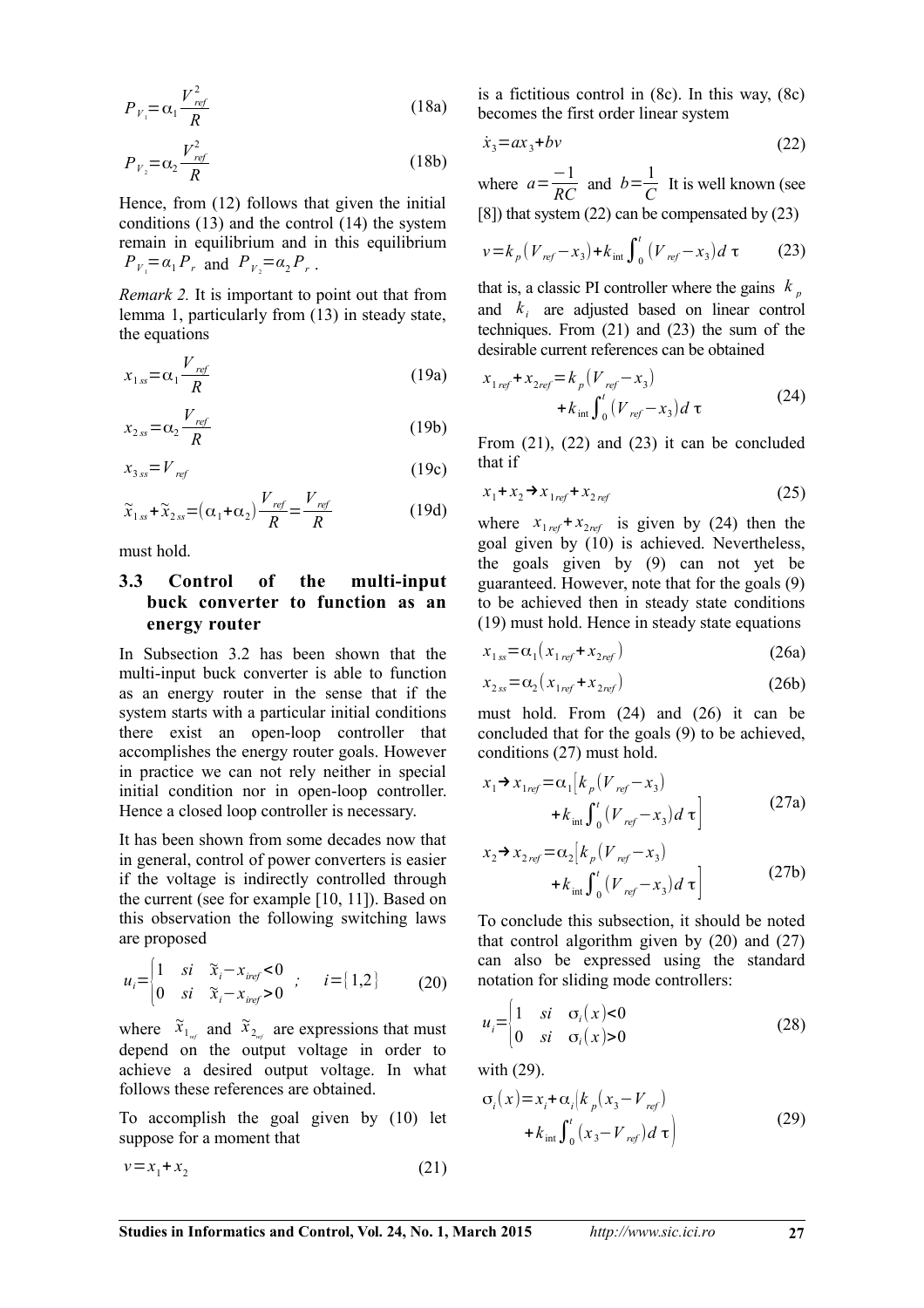#### **3.4 Simulation results**

To evaluate the controller performance, in this Section a multi-input buck converter with the parameters shown in Table 1 is simulated.

| Ω                | 12 $V_{CD}$  |
|------------------|--------------|
| L,               | 360µH        |
| $L_{2}$          | 240µH        |
| $\overline{C}$   | $62.5 \mu F$ |
| $\boldsymbol{R}$ | $3\Omega$    |
|                  | 48 $V_{CD}$  |
|                  | $24 V_{CD}$  |
| $\propto$        | 0.4          |
| $\alpha$         | 0.6          |
|                  |              |

**Table 1.** Multi-input buck converter parameters

Figures 3, 4, and 5 show simulation results under different test condition. Figure 3 shows the output and input voltages, in Figure 4 partials and total currents are shown. In Figure 5 the power contribution of each source and the total power consumption are shown. The test conditions to be simulated are startup, change on  $\alpha_1$ ,  $\alpha_2$  and changes on load a source voltage values.



**Figure 3. Source voltages.** 









Note that start-up is fast, with a settling time of about 800 *μS*. To illustrate what would happen if for example a source is not able to provide the 60% of power, at 4 *mS* the parameter  $\alpha_2$  is changed from 0.6 to 0.2. Note that almost instantaneously the current and hence the power that each source provides change. There is an almost neglect-able perturbation in the output voltage. At 8 *mS* the load is changed from 3*Ω* to 5*Ω*. Note there is a fast recovering of the output voltage. Power consumption changes as the load change, hence the power that each source provides also changes. However, the proportion of the total power that each source provides remain the same. Finally to illustrate the control robustness under voltage variations, at 12 *mS* both power source voltages are changed.

The first perturbation consisted in modifying the power provided by every source modifying the initial parameters after 4 *ms*. It is also changed the load value from 3*Ω* to 5*Ω*, to 8 *ms*. In Figure 3 the voltages are presented, where is possible to observe that the source voltages  $(V_1, V_2)$  are superior to the desired voltage  $(V<sub>out</sub>)$ , showing that the change in the provided power from the sources does not interferes importantly with the voltage, while the load perturbation does present a 5 volt perturbation which is corrected. In Figure 4 is observed that the addition of the inductors current  $(x_1, x_2)$  is the current used by the load  $\langle i_{out} \rangle$ , in the same way the change in power which every source provides is appreciated. In Figure 5, is presented the behavior of the power of the sources  $(P_{V_1}, P_{V_2})$  in respect of the load power  $(P_R)$ , showing that they maintain proportional to the control adjustment.

## **4. Enabling Multi-input Boost Converter to Act as an Energy Router**

Like the multi-input buck converter, a multiinput boost converter is generated by connecting two boost converters as it is shown in Figure 6. Multi-input boost converters have been previously used in hybrid systems with alternate energies [6, 14]. However these works do not address the problem of feeding a load cooperatively with two or more sources. Along similar lines used for the multi-input buck converter, in this Section a control for the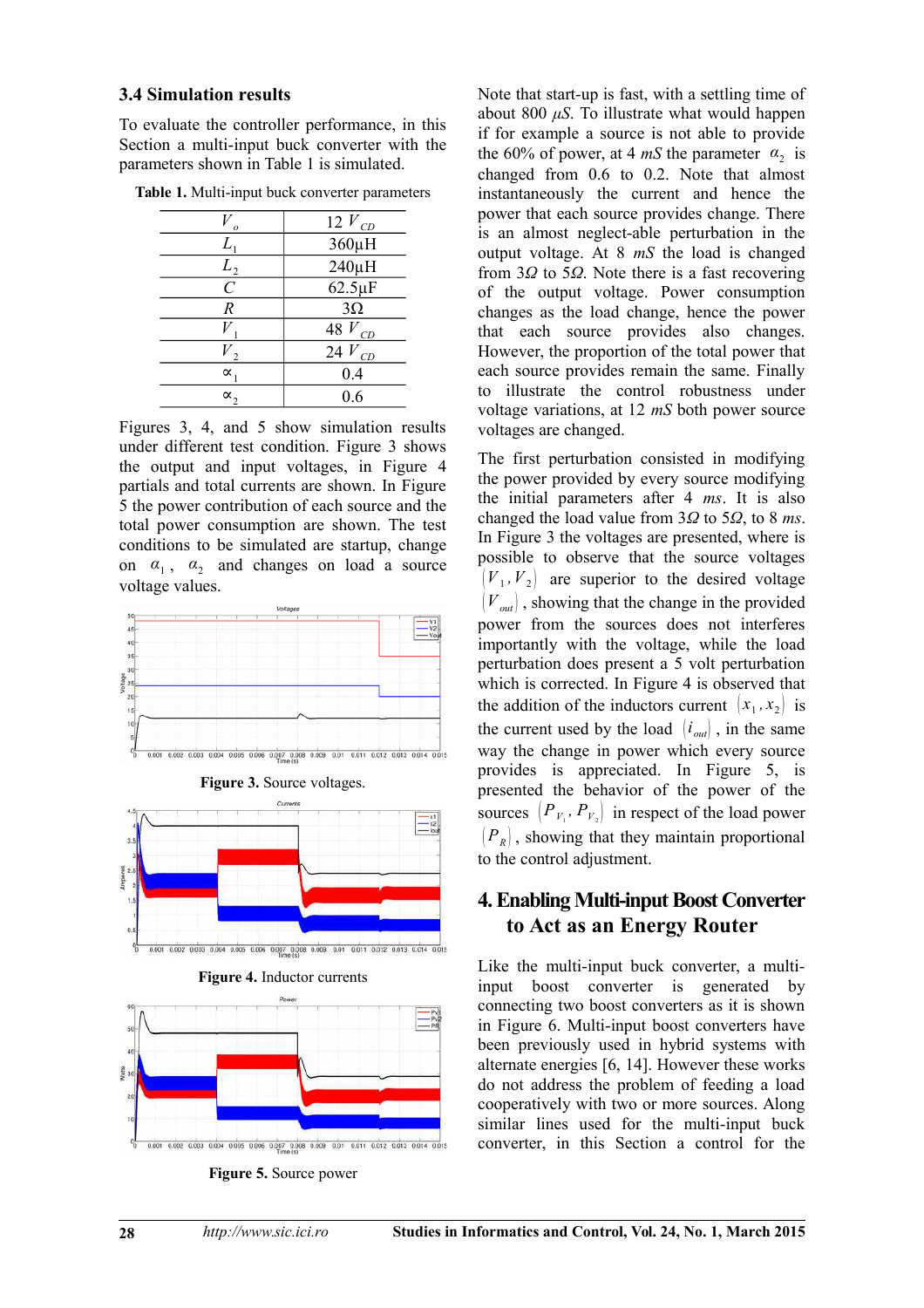multi-input boost converter, that enable it to act as an energy router is developed.

#### **4.1 Model of the multi-input boost converter**

The model for the topology of Figure 6 can be obtained combining the state equations for every position of switches  $u_1$  and  $u_2$ , like was done for the multi-input buck converter. The resulting model is

$$
L_1 \dot{x}_1 = V_1 - u_1 x_3 \tag{30a}
$$

$$
L_2 \dot{x}_2 = V_2 - u_2 x_3 \tag{30b}
$$

$$
C\dot{x}_3 = u_1 x_1 + u_2 x_2 - \frac{x_3}{R}
$$
 (30c)

where  $V_1$ ,  $V_2$  are the source voltages,  $x_1$ and  $x_2$  are the inductor currents,  $x_3$  is the capacitor voltage,  $L_1$  and  $L_2$  are the inductances, *C* is the capacitance and *R* is the load. Note that  $u_{12} \in [0,1]$ .

### **4.2 The multi-input boost converter is able to act as an energy router**

In this subsection it is shown that a multi-input boost converter is able to performs the functions of an energy router if it is properly controlled.



**Figure 6.** Multi-input boost converter

For the multi-input boost converter shown in Figure 6 and modeled by (30) the requirements specified in Section 2 for an energy router become

1. The power from source  $V_i$  will provide a ratio  $\alpha_i$  of the total power consumption, That is

$$
P_{V_1} = \alpha_1 P_R \tag{31a}
$$

$$
P_{V_2} = \alpha_2 P_R \tag{31b}
$$

where  $P_{V_1}$  and  $P_{V_2}$  are the average power provided by the source 1 and the source 2 respectively. The condition (2) becomes  $a_{1,2} \in ]0,1]$  with  $a_1 + a_2 = 1$ .

2. The load voltage is regulated to a desired value

$$
x_3 \rightarrow V_{ref} \tag{32}
$$

**Lemma 3.** *Consider the topology shown in Figure 6 modeled by (30). There are a couple* of values  $\tilde{u}_1$  and  $\tilde{\tilde{u}}_2$  such that the *requirements (31) and (32) are accomplished.*

*Proof:* The contributed power of each source can be obtained from the Figure 6, resulting

$$
P_{V_1} = V_1 \widetilde{x}_1 \tag{33a}
$$

$$
P_{V_2} = V_2 \widetilde{x}_2 \tag{33b}
$$

The total power delivered to the load is given by

$$
P_R = \frac{\widetilde{x}_3^2}{R} \tag{34}
$$

Lets suppose that the initial conditions of (30) are given by

$$
x_1(0) = \alpha_1 \frac{V_{ref}^2}{RV_1}
$$
 (35a)

$$
x_2(0) = \alpha_2 \frac{V_{ref}^2}{RV_2}
$$
 (35b)

$$
x_3(0) = V_{ref} \tag{35c}
$$

and that average controls are given by

$$
u_1 = \frac{V_1}{V_{ref}}\tag{36a}
$$

$$
u_2 = \frac{V_2}{V_{ref}}\tag{36b}
$$

Substituting the initial conditions (35) and the control expressions (36) in the model (30) it is<br>obtained that under such conditions obtained that under such conditions  $\dot{x}_1 = \dot{x}_2 = \dot{x}_3 = 0$ . That is the system is in equilibrium. Hence in this state

$$
x_1(t) = \alpha_1 \frac{V_{ref}^2}{RV_1}
$$
 (37a)

$$
x_2(t) = \alpha_2 \frac{V_{ref}^2}{RV_2}
$$
 (37b)

$$
x_3(t) = V_{ref} \tag{37c}
$$

$$
P_R = \frac{V_{ref}^2}{R} \tag{37b}
$$

Substituting (37a) in (33a) results

$$
P_{V_1} = V_1 \alpha_1 \frac{V_{ref}^2}{RV_1} = \alpha_1 \frac{V_{ref}^2}{R}
$$
 (38)

from (37d) it is concluded that the requirement (31a) is achieved. Similarly from (31b) and using (37d) it is concluded that the requirement (31b) is achieved.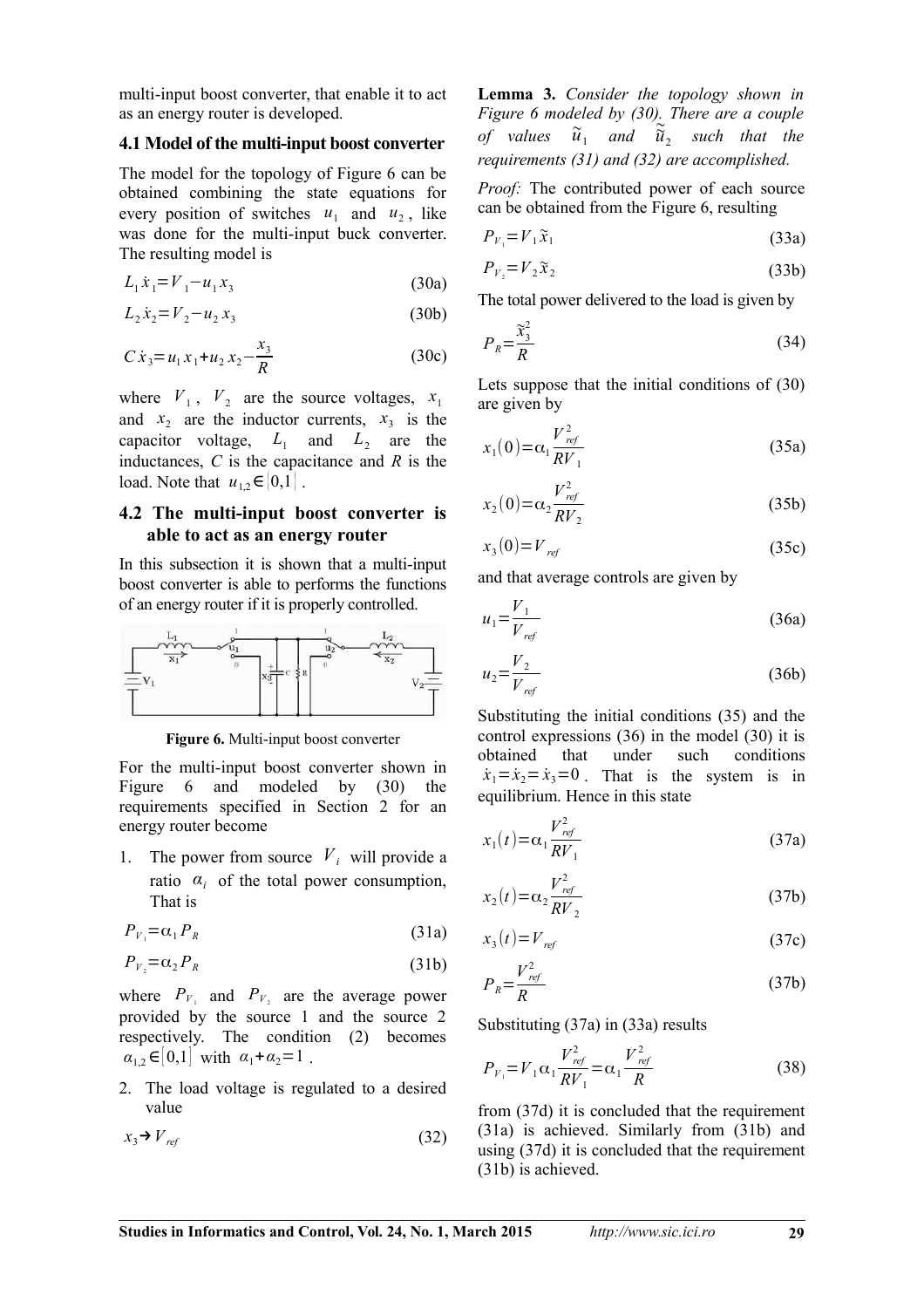This shows that topology of Figure 6 is able to function as an energy router in the sense that there exist initial conditions and open loop controllers that achieved goals (31) and (32). However, this is an ideal case which does not have practical sense. In the next Section a closed loop controller is presented.

### **4.3 Control of the multi-input boost converter to function as an energy router**

It is known that the indirect control of the output voltage through the inductor current presented for the buck converter in section also works for the boost converter. Based on this fact, it is possible to develop a control algorithm for the multi-input boost along very similar lines used for the multi-input buck. The resulting algorithm has the same form given by  $(20)$  and  $(27)$  or expressed as  $(28-)$ 29). Note that, although the control algorithm has the same form for the multi-input buck and for the multi-input boost the components values are usually different for the two topologies and constant  $k_p$  and  $k_i$  as well.

### **4.3 Simulation results**

In this Section simulation results of a multiinput boost converter working as an energy router will be presented. The parameters used are shown in Table 2. Figures 8, and 9 show the results. Figure 7 shows the output and input voltages, in Figure 8 partials and total currents are shown. In Figure 9 the power contribution of each source and the total power consumption are shown. Simulation was carried out in a similar way that in Subsection 3.4.

|                       | 50 $V_{CD}$ |
|-----------------------|-------------|
| $L_1$                 | $250\mu H$  |
| L <sub>2</sub>        | $300\mu H$  |
| $\mathcal{C}_{0}^{0}$ | $30\mu F$   |
| $\boldsymbol{R}$      | $15\Omega$  |
|                       | 24 $V_{CD}$ |
| $\overline{V}_2$      | $20 V_{CD}$ |
| $\alpha_{1}$          | 0.4         |
| $\alpha$ ,            | 0.6         |

After the start-up, at 4 *mS* the power provided by the sources is redefined by modifying  $\alpha_1 = 0.8$  and  $\alpha_2 = 0.2$  To show the controller robustness under load changes, at 8 *mS* the load is changed from  $15Q$  to  $10Q$ . Finally, to illustrate the robustness under input voltage variations, at 12*ms* both source

voltages are changed. It can be observed that through all these perturbations the output voltage has a fast recovery.





**Figure 9.** Power

## **5. Conclusions**

As the use of renewable energy grows, there is going to be necessary to interconnect them efficiently. An energy router is a device to perform this interconnection. In this paper has been shown that the multi-input buck and multi-input boost converters are able to perform the functions of an energy router. A control algorithm has been developed for enabling these converter to function as an energy router.

Simulation results show that the controlled multi-input converters are able to interconnect to different sources to feed the load with a regulated voltage and at the same time allow to decide how much energy each source should provide.

The controller can be seen as an extension of the current-mode control for the single input buck and boos converters. Although two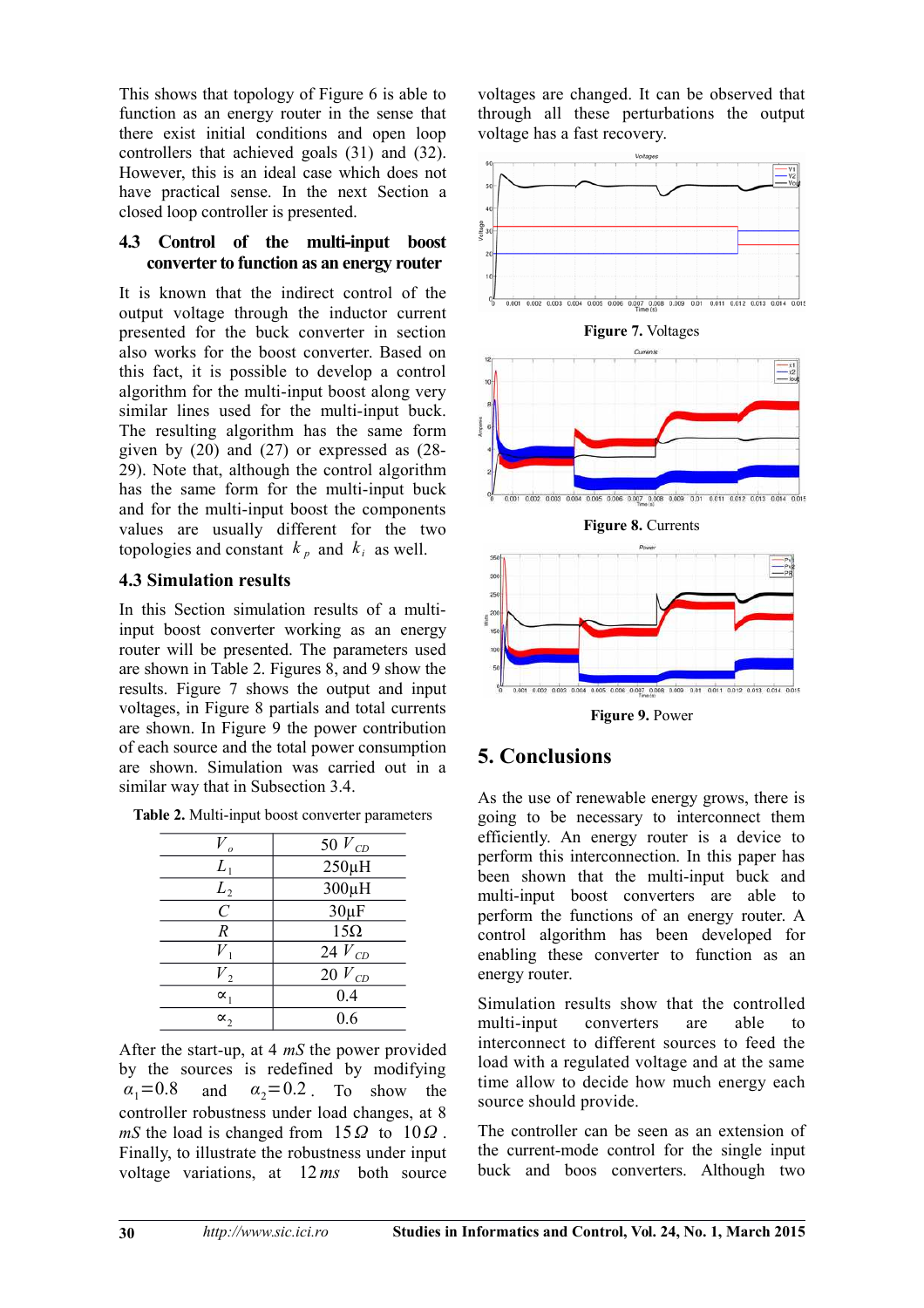sources has been considered in this paper, it is not difficult to extend the results for more than two sources.

## **Acknowledgments**

This research has been partially supported by Mexico City Secretaria of Science, Technology and Innovation under grant ICYTDF-198-2012.

## **REFERENCES**

- 1. DOBBS, B. G., P. L. CHAPMAN, **A Multiple-Input DC-DC Converter Topology**. Power Electronics Letters, IEEE, vol.1, iss. 1.
- 2. CORTES, D. **Generación de Voltajes de Corriente Alterna Mediante Convertidores de Alta Frecuencia de Conmutación**. PhD thesis, Centro de Investigación Cientifica y Estudios Superiores de Ensenada, 2004.
- 3. SOTO, J. B. D., **Control of a Modular Multilevel Matrix Converter for High Power Applications**. Studies in Informatics and Control, ISSN 1220-1766, vol. 21(1), 2012, pp. 85- 92.
- 4. DING, A., G. KWASINSKI, **Digital Constant On-time Controlled Multipleinput Buck and Buck-Boost Converters**. In Applied Power Electronics Conference and Exposition (APEC), 2013 Twenty-Eighth Annual IEEE, pp. 1376, 1382. 17 March 2012.
- 5. GHANBARI FARJAH, S., E. REZAEE, **Sliding Mode Control of a Novel Multiinput Split-inductor Buck-boost Converter,** 25th IEEE Canadian Conference on Electrical & Computer Engineering (CCECE), 2012, pp. 1, 4.
- 6. DANYALI HOSSEINI, S. K., S. H. HAGHIGHIAN, **Multi-input DC Boost Converter Supplied by a Hybrid PV/Wind Turbine Power Systems for Street Lighting Application Connected to the Grid**. In 47th International Universities Power Engineering Conference (UPEC), 2012, pp. 1, 6.
- 7. HARTESCU, F., I. MICIU, **Monitoring System for Cogenerative Power Plants**. Studies in Informatics and Control, vol. 18(4), 2009, pp. 379-388.
- 8. K. OGATA, **Modern Control Engineering**. Prentice Hall, USA, 3rd edition, 1997.
- 9. TAMER, K. S. K., A. MOHAMED, **Optimal Sizing of Building Integrated Hybrid PV/diesel Generator System for Zero Load Rejection for Malaysia,** Energy and Buildings. ELSEVIER, vol. 43, no. 12, pp. 3430-3435.
- 10. LIU, P. C., Y.-F. SEN, **A General Unified Large Signal Model for Current Programmed DC-To-DC Converters,** IEEE Transactions on Power Electronics, vol. 9, is. 4.
- 11. MIDDLEBROOK, R. D. **Modeling Current-programmed Buck and Boost Regulators**. IEEE transactions on Power Electronics.
- 12. ESCOBAR, B., O. BELTRÁN, R. BARBOSA, **Análisis y propuesta de un protocolo para la gestión de la energía de un sistema híbrido Eólico-Solar-Hidrógeno**. In Conr. int. ing. electrón. mem. Eléctro, vol. 33, pp. 222-227 Chihuahua, Chih. México. 2011.
- 13. OECD. **OECD Environmental Outlook to 2050: The Consequences of Inaction**. OECD Publishing, 2012.
- 14. NEJABATKHAH OSSEINI, S.; S. H. DANYALI, **Multi-input DC Boost Converter for Grid Connected Hybrid PV/FC/Battery Power System**. In Electric Power and Energy Conference (EPEC), 2010 IEEE., August 2010, pp. 1, 6, 25-27.
- 15. MENDOZA, F., R. DUFO LOPEZ, J. L. BERNAL AGUSTÍN, **Diseño y análisis económico de los sistemas PV-viento híbridos conectados a la red para la producción intermitente de hidrógeno**. Energy policy, vol. 37, no. 8, August 2009, p. 3082.
- 16. LEFEBVRE, D., S. ZERKAOUI, A. B. MBOOUP, **Sliding Mode based Control Strategy for Multisources Renewable Energy System**. In International Conference on Electric Power and Energy Conversion Systems, 2009. EPECS '09, 10 November 2009, pp. 1, 6.
- 17. SÁNCHEZ-SQUELLA, R. G., A. ORTEGA, **Dynamic Energy Router. Control Systems**, IEEE, vol. 30, no. 6, December 2010, pp. 72, 80.